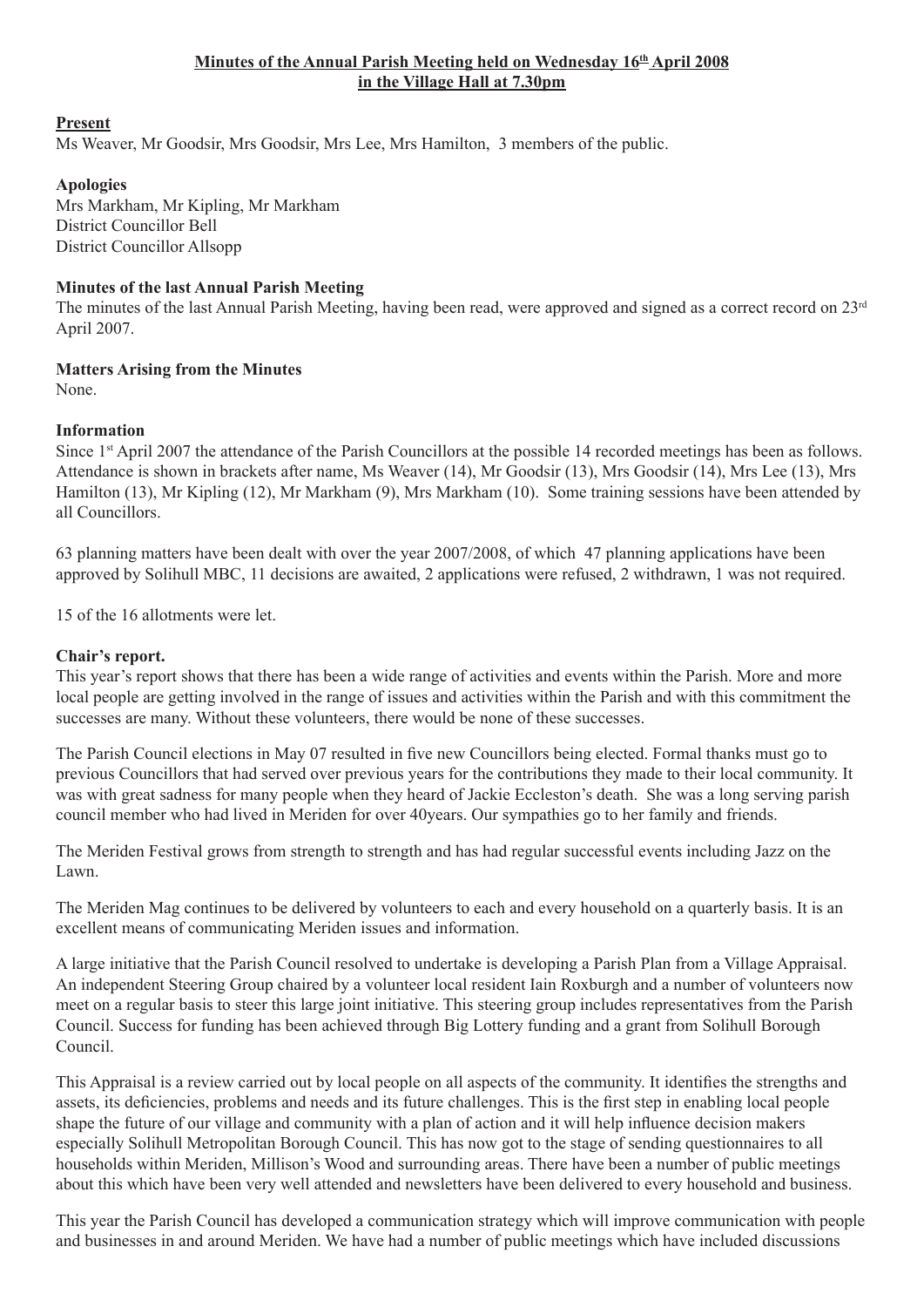about the Village Appraisal, Transport issues and the Playing Fields development. All these have been very well attended. We have also developed a website (www. meridenparishcouncil.org.uk) which has pictures of the Parish Councillors, minutes of the meetings, links to other organisations and District Councillors. There is a "What's On" section thanks to the information supplied by the Meriden Mag and a village blog where people can put their views and comments to the Parish Council.

We have also improved the way in which village issues are recorded to enable a more effective reporting system to Solihull MBC. Councillors and residents alike can access a "log sheet" either via the website or at Parish Council meetings. Once completed these are forwarded to the Clerk who then liaises with SMBC.

In October Mavis Edwards retired. She had been the Parish Clerk for 8 years. Her dedication and commitment to the Parish will be missed and on behalf of the Parish Council I wish to give a formal thank you to her in the Annual Parish report. We undertook a successful recruitment process and appointed a new clerk Julie Hall, who also lives in the Parish. Julie already has been building on the work Mavis had been doing.

Alan Lole again organised The Meriden Tree of Thought, the third special Village tree, in aid of Macmillan Cancer Support. It raised £3401 through the dedication of a light in memory of a friend or loved one. This tree had over 1600 lights and looked spectacular.

As Chair of the Parish Council, our involvement continues with Solihull Area Committee of the Warwickshire and West Midlands Association of Local Councils where representatives from all the Solihull parish and town councils meet. I have been elected Chair of this group and this has helped raise the profile of Meriden. The long awaited Local Council Charter has at last been agreed. This document is an agreement between all the said councils and SMBC - our Unitary Authority. A copy will be available on SMBC website and also our website.

The development of the playing field on the Hampton Lane site and the new housing development on the existing playing fields has continued to move forward slowly. The developer has been identified by SBC. This will be Bryants and the Parish Council have asked them to a public meeting this month on April  $30<sup>th</sup>$  to discuss the plans and hopefully improve working together so we can influence the outcome.

The duck pond needs some extensive work. Initial investigations will commence early in the next financial year. We have replaced the bus shelter in Millison's Wood, and after full public consultation with residents a decision was made to demolish the public toilets in May 2009. We have funded an artificial Cricket pitch for Meriden Cricket Club and supported Age Concern Solihull to provide computer training courses at Meriden Library for the over 50s. The Fouling of Land by Dogs (Solihull) Order 2007 was implemented this year making it an offence for non-disposal of dog faeces by the owner.

Meriden Village Green came 2<sup>nd</sup> in the Solihull in Bloom competition and has been entered for the National and Regional Solihull in Bloom 2008 competition. The scouts have planted a number of young trees this year behind the scout hut and The Firs and have kindly donated the Parish Council 10 trees to plant in the Parish.

The changes implemented by the Solihull police meant that the Remembrance Day service road closures had to be organised locally which was done very successfully. This will continue in future years. Community surgeries continue to be held once a month at the library. Any member of the public can talk to the police representative and the neighbourhood coordinator from SMBC. All Parish councillors now have ID cards with photos which will be shown to members of the public on request. This initiative is supported by the local police.

The goals for the Parish Council for the next  $12 - 18$  months are to:

- 1. Complete the village appraisal and Parish Plan
- 2. To work towards having Quality Parish Status
- 3. To continue to improve communication with residents, businesses, District Councillors and Officers from Solihull MBC.

Rosie Weaver Chair April 2008

**Accounts**